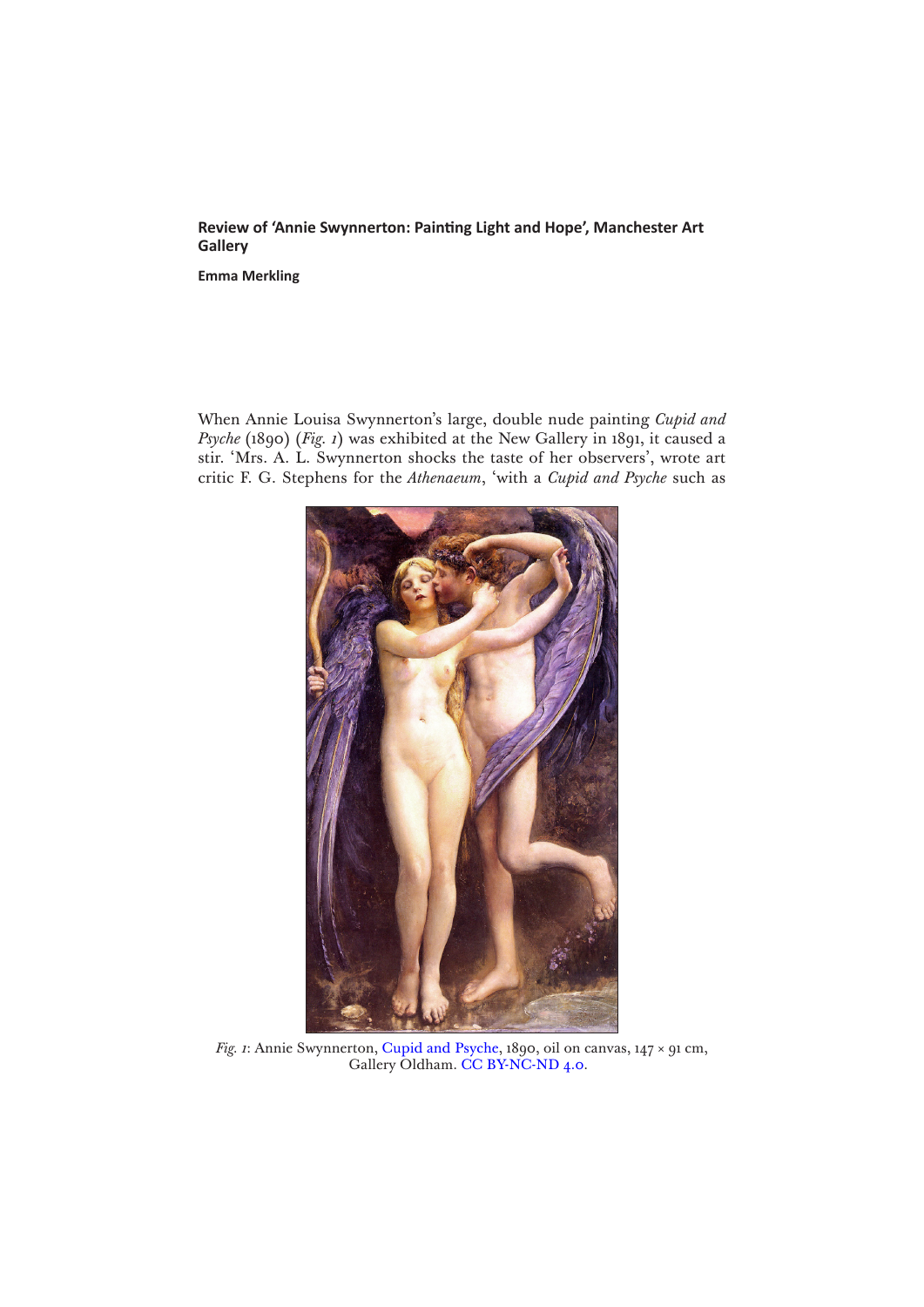the world never saw before.<sup>2</sup> The picture bears all the marks of her mature signature style: a loose and suggestive handling of paint, bold application of colour, and confident modelling of form. In places, paint is built up so thickly that it is raised above the surface of the canvas, lending a sculptural, tactile quality to the bodies and their surroundings. The work also displays her sensitive, intuitive, and (for her time) unorthodox portrayal of the body — especially the female body — as vital, lived-in. Though *Cupid and Psyche* depicts both male and female forms, it is Psyche whose body is literally foregrounded. She is portrayed as curious, outstretched arms actively searching for knowledge of her mysterious lover and for the truth of her situation. Both figures are imbued with the virility and awkwardness of youth, engaged in a clumsy dance of desire and reluctant restraint. Cupid, ears protruding from a boyish face, angles his body and lips towards Psyche at the same time as he jerks his left arm and leg away from her. Their flushed, ruddy cheeks and the blueish tint to their skin suggestive of the veins beneath reveal the life force pulsing within them, an effect redoubled by the layered, dimensional paint and rapid brushstrokes.

It is this effect, this vital realism applied to the nude form, that took critics like Stephens aback. Psyche's features, he grumbled, were 'coarse and "blubbered"'; her face was 'vulgar' and her flesh 'without the sweetness, evenness, or purity of youth' that the Victorian public expected from high art renderings of the female nude (p. 610). M. H. Spielmann, writing in the *Magazine of Art*, branded Swynnerton 'a realist, not an idealist', and the *Art Journal* critic Claude Phillips made a similar point: 'the artist, in love with the unidealised truth, has not departed far from her vigorous and over-British young models.'2 But the latter reviewers also found great value in her particular mode of realism, identifying in her art a quality that remains palpable today: Swynnerton's work moved beyond mere imitation to capture the real and vibratory rhythms of life itself. 'Her flesh-painting', observed Phillips, 'has a certain quivering reality not to be found in many renderings of the nude by contemporary English artists' (June 1891, p. 189). Spielmann concurred: *Cupid and Psyche* 'actually quivers with the pulsations of life' (p. 261).

Swynnerton was used to ruffling feathers. Ambitious and independent, by 1890 the Manchester-born painter (1844–1933) had long been forging her own path in the British art scene. 'Annie Swynnerton: Painting Light and Hope' (23 February 2018–6 January 2019), the recent retrospective at

<sup>1</sup> [F. G. Stephens], 'The New Gallery', *Athenaeum*, 9 May 1891, pp. 609–12 (p. 610). <sup>2</sup> M. H. Spielmann, 'Current Art', *Magazine of Art*, 1891, pp. 253-63 (p. 261); Claude Phillips, 'The Summer Exhibitions at Home and Abroad', *Art Journal*, June 1891, pp. 183–90 (p. 189). In a subsequent review, Phillips would call another of Swynnerton's works in the same exhibition 'delightfully living'. Claude Phillips, 'The Summer Exhibitions at Home and Abroad', *Art Journal*, July 1891, pp. 193–200  $(p. 199)$ .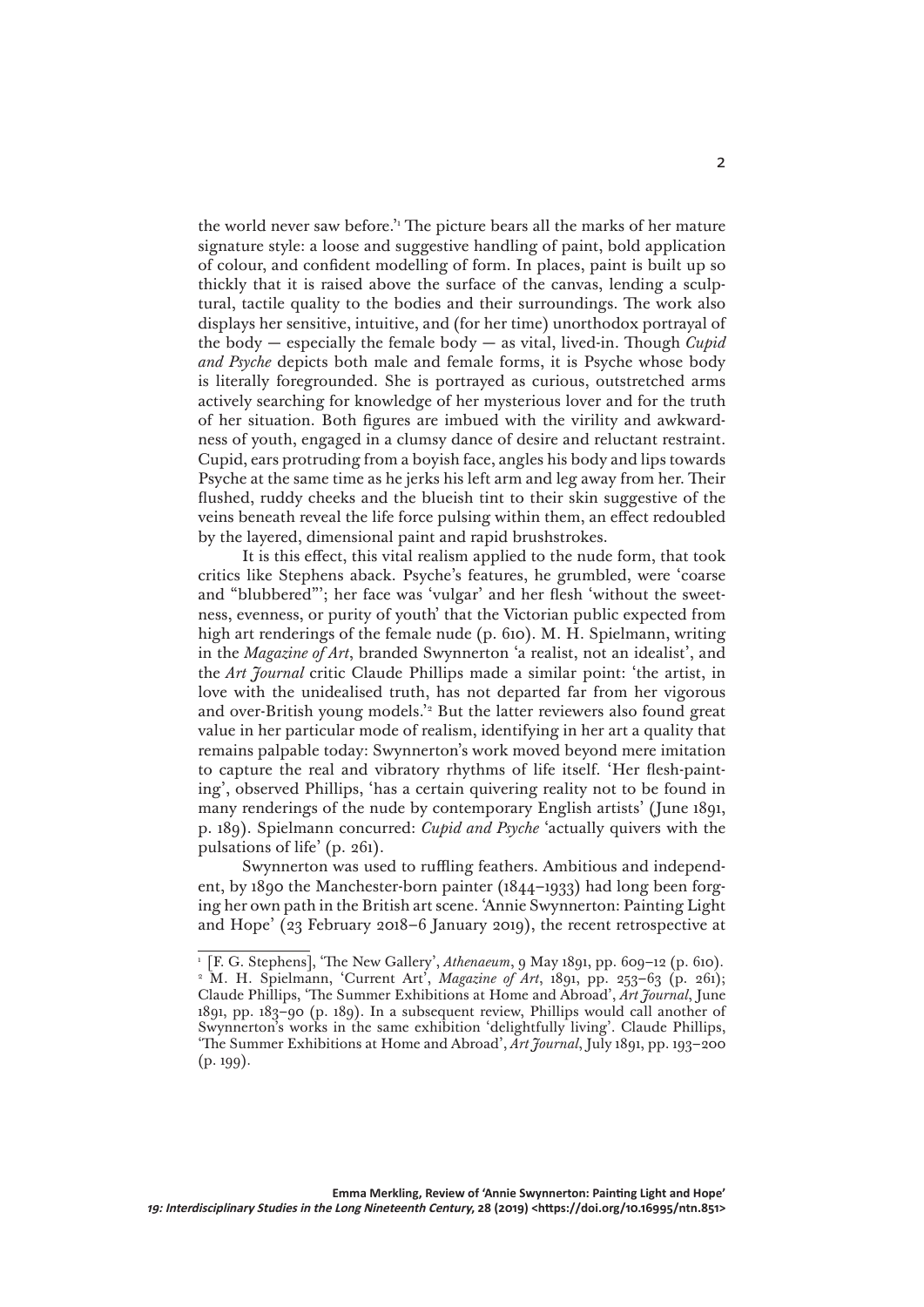Manchester Art Gallery where *Cupid and Psyche* was among the works on display, makes as much clear. Swynnerton refused to limit herself to one genre, producing and exhibiting landscapes, portraits, and grand mythological and allegorical paintings alike. She had studied in Paris at the Académie Julian in the late 1870s and lived intermittently in Italy from the 1880s onwards, and her art shows engagement with a number of international movements, ranging from Impressionism to Symbolism. Though the exhibition successfully embeds Swynnerton historically, explaining her networks and her active participation in key artistic dialogues of her day, it also highlights the singular visual style for which she would eventually gain broad renown. Her friend and contemporary John Singer Sargent, who displayed at his home works by Swynnerton alongside those by Monet, believed her nothing short of a genius.3

Swynnerton was also a lifelong advocate for women's rights, both in arts education and beyond. She was a member of the Manchester Society of Women's Suffrage, and in 1874 was one of nine women artists successfully to petition the Manchester Academy of Fine Arts, the professional artists' association of the city, to admit women. Five years later, she founded the Manchester Society of Women Painters with her close friend and colleague Isabel Dacre, hoping to redress the gender imbalance in arts education and support women art students 'desirous of more thorough training, wider experience, and a higher culture' (Herrington and Milner, p. 15). In 1922 Swynnerton made history as the first woman to be elected to the Royal Academy of Arts, a long overdue official recognition of her significant ability and outstanding contributions to British art.4

And yet, like so many other women artists of her generation, Swynnerton has been all but forgotten, an injustice that 'Painting Light and Hope' much helps redress. The exhibition, the first Swynnerton retrospective in nearly a century, was ambitious in scope, with the thirty-six pieces on display ranging from her early forays into studio portraiture to her late grand symbolic works, successfully showcasing her changing style and the breadth of subject matter and range of genres in which she was proficient. It is no small feat to have marshalled this material into a narrative readily understandable by a public as yet unfamiliar with her art, but curators Katie J. T. Herrington and Rebecca Milner managed both to situate Swynnerton's work in its artistic, political, geographical, and sociocultural context, and to draw out key thematic and stylistic areas of interest across her oeuvre.

<sup>3</sup> Quoted in Katie J. T. Herrington and Rebecca Milner, *Annie Swynnerton: Painting Light and Hope* (Manchester: Manchester Art Gallery, 2018), p. 22 (and also p. 70). <sup>4</sup> Angelica Kauffman and Mary Moser had been among the founding members of the Royal Academy in 1768, but no women had been elected until 1922 when Swynnerton was made an associate member.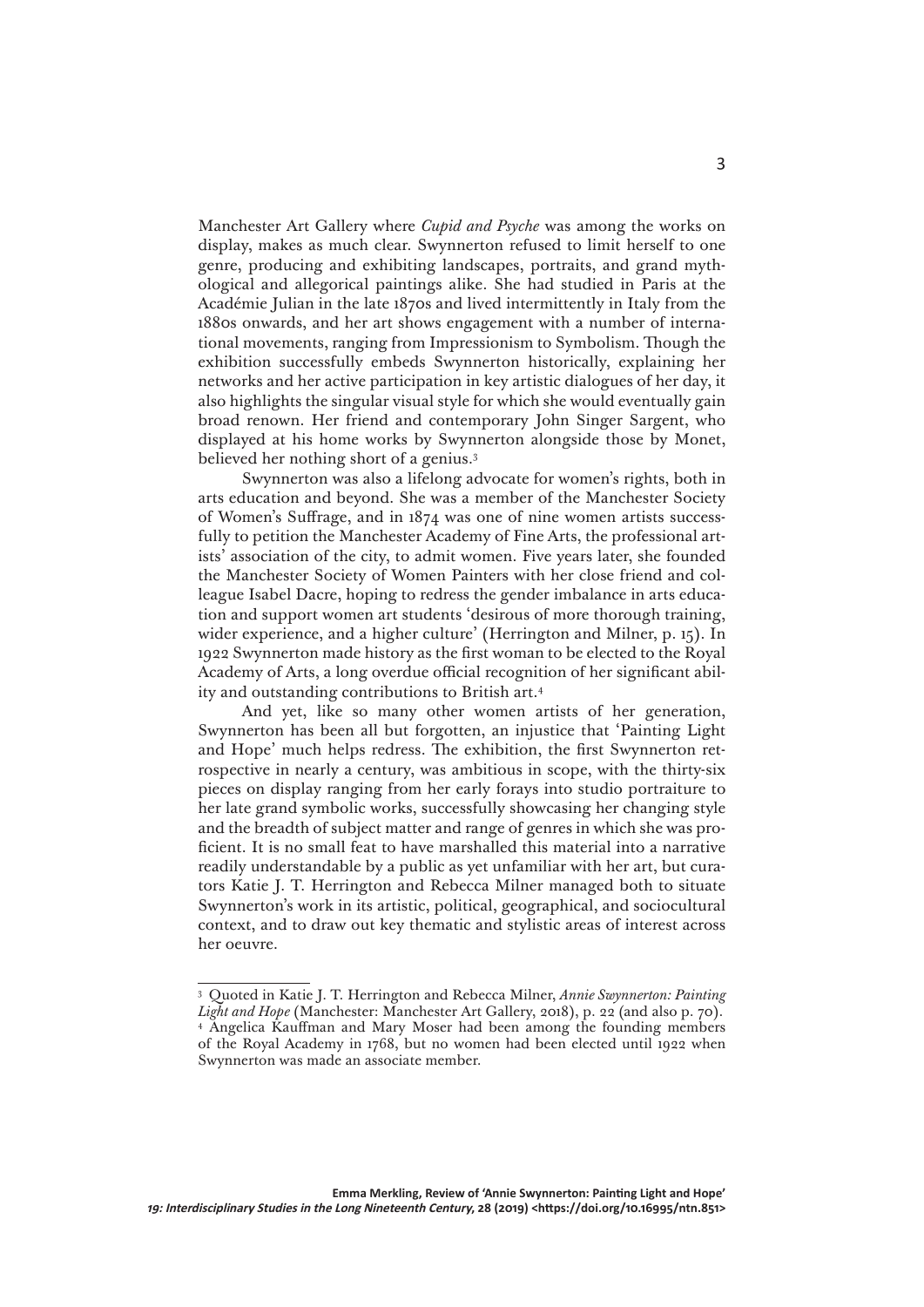'Painting Light and Hope' reveals the extent to which Swynnerton's art was related to her proto-feminist beliefs. Her paintings foreground women, of all ages and from all walks of life, and her sensitive and generous depiction of these subjects can be seen in works ranging from *The Young Mother* (*c.* 1880s) and *The Southing of the Sun* (1911) to the more explicitly political portrait *Dame Millicent Garrett Fawcett, CBE, LLD* (*c.* 1899–1920). In addition to highlighting Swynnerton's activism, 'Painting Light and Hope' emphasizes the artist's fascination with sunlight and its effects. From the 1880s until her death she preferred to paint outdoors, representing light with a tactility and dimensionality which the exhibition identifies as the most dominant and immediately recognizable feature of her art. In paintings like *An Italian Mother and Child* (1886), for instance, the work with which the exhibition opens, light is figured as literally substantive: it is applied so thickly that, in its white impasto, it takes on a sort of material, physical reality, not unlike the flesh and clothing of the picture's subjects. For Swynnerton, light allowed for a truer depiction of the natural world: painting outdoors and capturing daylight effects helped her perfect the drawing and modelling of form (Herrington and Milner, pp. 7, 25). The dynamic, almost tangible light that she portrayed contributes singularly to what for me endures as the most remarkable quality of her works, identified by her earliest reviewers: her capacity to lend a sort of material, 'quivering reality' to her scenes. This capacity is, as evident in *Cupid and Psyche*, inseparable from her unique handling of paint.

Reviewers of *Cupid and Psyche* remarked upon the pulsating realism evident in Swynnerton's flesh painting. But it was not merely the physical body to which her brush gave life. The reality her paintings convey is more than mere realism; her works capture something of the vital, 'quivering' power underlying reality itself. One formidable effect of the assemblage of paintings in this exhibition is that it allows this particular subtle quality to shine through. In almost every painting, from nudes to portraits to mythological subjects and landscapes, her brushstrokes, application of paint, and emphasis on corporeal light create the understated but unmistakable sense that the constitutive forces of the world, in all their vibratory splendour, are appreciable to a viewer.

This effect is especially evident in her modest townscape *Capri*  (*c.* 1900)**,** a brightly coloured work dominated by layered pinks, greens, and yellows and painted in heavy, undulating strokes conveying the ripple and shimmer of the water in the Italian sun. Swynnerton's striking decision to paint a landscape picture vertically as opposed to horizontally reveals where her interests lie: more than half the 'landscape' of the painting, and the portion where the paint is most thickly applied, is dedicated to lightmottled water. 'At Capri', recalled Swynnerton in 1923, 'I sat on a rock in mid-stream every day for three weeks to get the motion of water in the